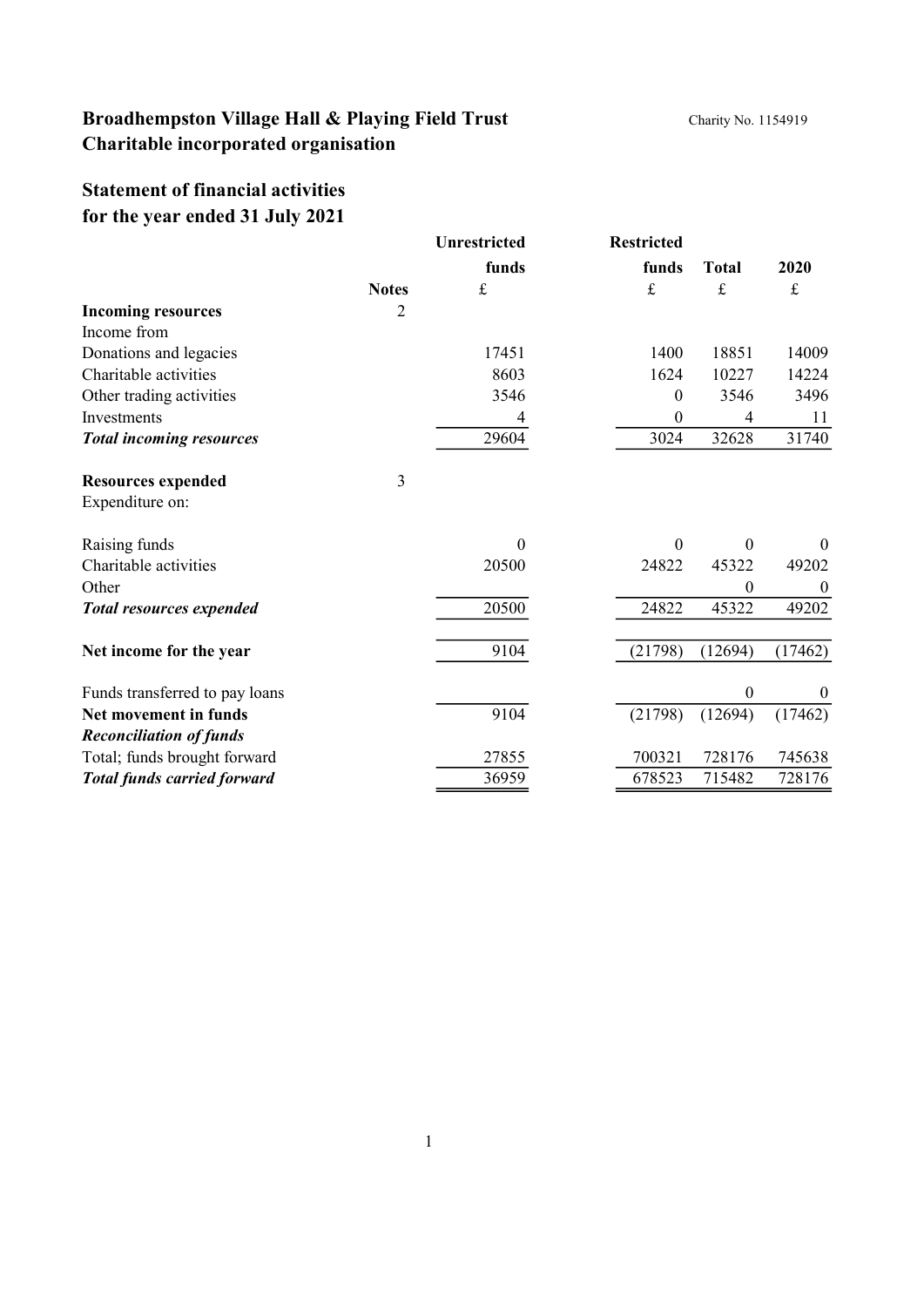## Broadhempston Village Hall & Playing Field Trust Charitable incorporated organisation

## **Balance Sheet** as at 31 July 2021

|                                          |              | 2021  |        | 2020  |        |
|------------------------------------------|--------------|-------|--------|-------|--------|
|                                          | <b>Notes</b> | £     | £      | £     | £      |
| <b>Fixed assets</b>                      |              |       |        |       |        |
| Tangible assets                          | 7            |       | 673436 |       | 696882 |
| <b>Current assets</b>                    |              |       |        |       |        |
| Debtors                                  | 8            | 1763  |        | 1728  |        |
| Cash at bank and in hand                 |              | 41243 |        | 30276 |        |
|                                          |              | 43006 |        | 32004 |        |
| <b>Creditors: amounts falling Theory</b> |              |       |        |       |        |
| due within one year                      | 9            | 960   |        | 710   |        |
| Net current assets                       |              |       | 42046  |       | 31294  |
|                                          |              |       |        |       |        |
| <b>Net assets</b>                        |              |       | 715482 |       | 728176 |
| <b>Funds of the Charity</b>              | 10           |       |        |       |        |
| <b>Restricted funds</b>                  |              |       | 678523 |       | 700321 |
| Unrestricted funds                       |              |       | 36959  |       | 27855  |
|                                          |              |       | 715482 |       | 728176 |

The financial statements were approved by the trustees on  $\frac{8 \text{Mg}}{22}$  and signed on its behalf by

DWHarsard

Mr D Howard

Mr P Sheridan

 $\overline{2}$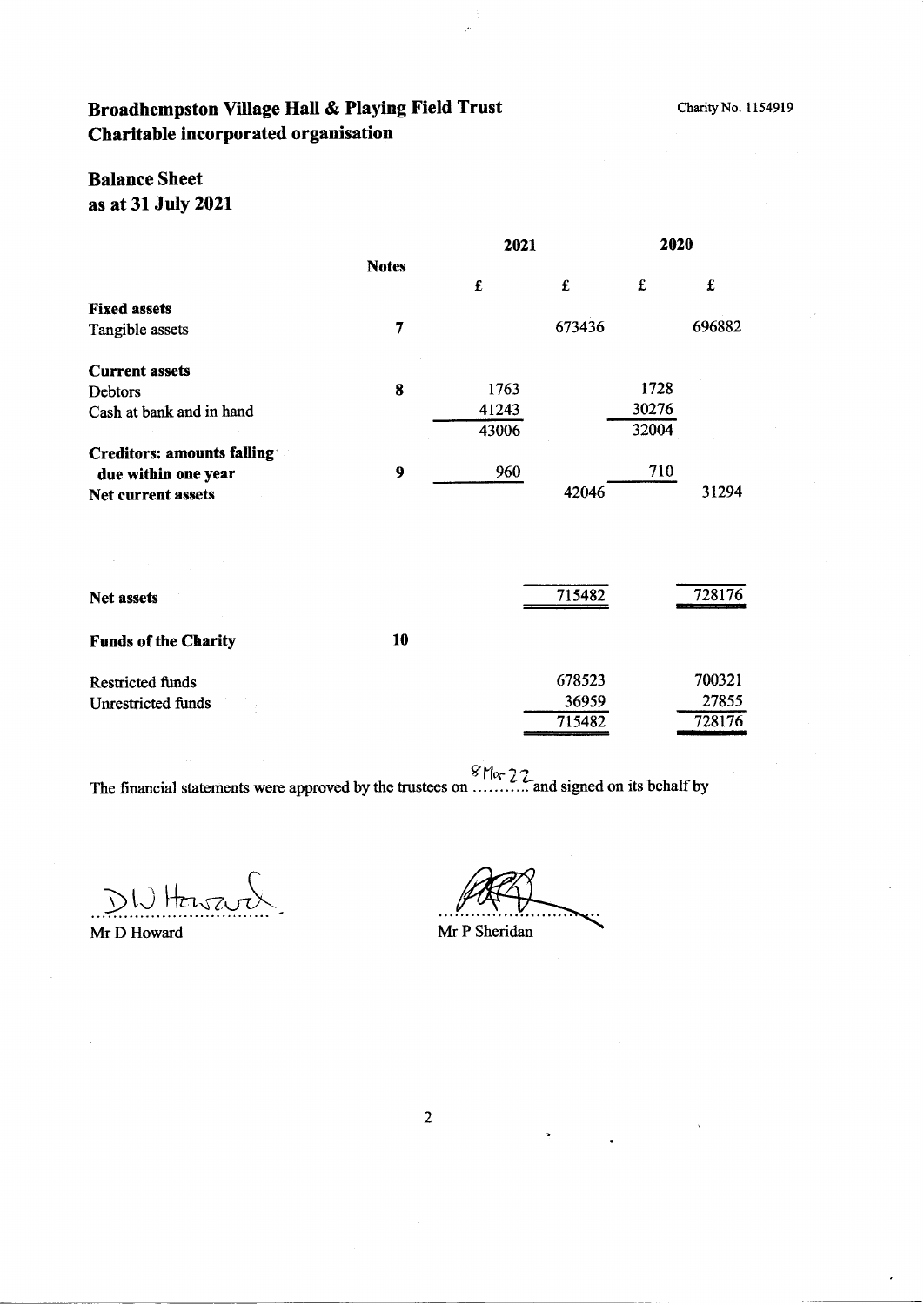**Notes to the financial statements for the year ended 31 July 2021**

#### 1. **Accounting policies**

The principal accounting policies are summarised below. The accounting policies have been applied consistently throughout the period.

### 1.1 **Basis of accounting**

The financial statements are prepared under the historical cost convention and in accordance with the Statement of Recommended Practice "Accounting and Reporting by Charities" applicable to charities preparing their accounts in accordance with the Financial Reporting Standard (FRS102) applicable in the UK and the Republic of Ireland and published on 16th July 2014.

### 1.2 **Recognition of income**

All income is included in the statement of financial activities when the charity is entitled to the income and the amount can be quantified with reasonable accuracy. The following specific policies are applied to particular categories of income:

Voluntary income is received by way of grants, donations and gifts and is included in the statement of financial activities when receivable. Grants, where entitlement is not conditional on the delivery of a specific performance by the charity, are recognised when the charity becomes unconditionally entitled to the grant.

Donated services and facilities are included at the value to the charity where this can be quantified. The value of services provided by volunteers has not been included.

Grants, including grants for the purchase of fixed assets, are recognised in full in the statement of financial activities in the year in which they are receivable.

Income from investments is included in the year in which it is receivable.

#### 1.3 **Expenditure and liabilities**

Expenditure is recognised on an accrual basis as a liability is incurred. Expenditure includes any VAT which cannot be fully recovered, and is reported as part of the expenditure to which it relates. Liabilities are recognised where it is more than likely that there is a legal or constructive obligation committing the charity to pay out resiurces and the amount of the obligation can be measured with reasonable certainty.

Costs of generating funds comprise the costs associated with attracting voluntary income and the costs of trading for fundraising purposes.

Charitable expenditure comprises those costs incurred by the charity in the delivery of its activities and services for its beneficiaries. It includes both costs that can be allocated directly to such activities and those costs of an indirect nature necessary to support them.

#### 1.4 **Tangible fixed assets**

Tangible fixed assets are stated at cost less accumulated depreciation. Depreciation is provided at rates calculated to write off the cost less residual value of each asset over its expected useful life, as follows:

| Leasehold property               | - 2% straight line            |
|----------------------------------|-------------------------------|
| Fixtures, fittings and equipment | $-10\%$ and 20% straight line |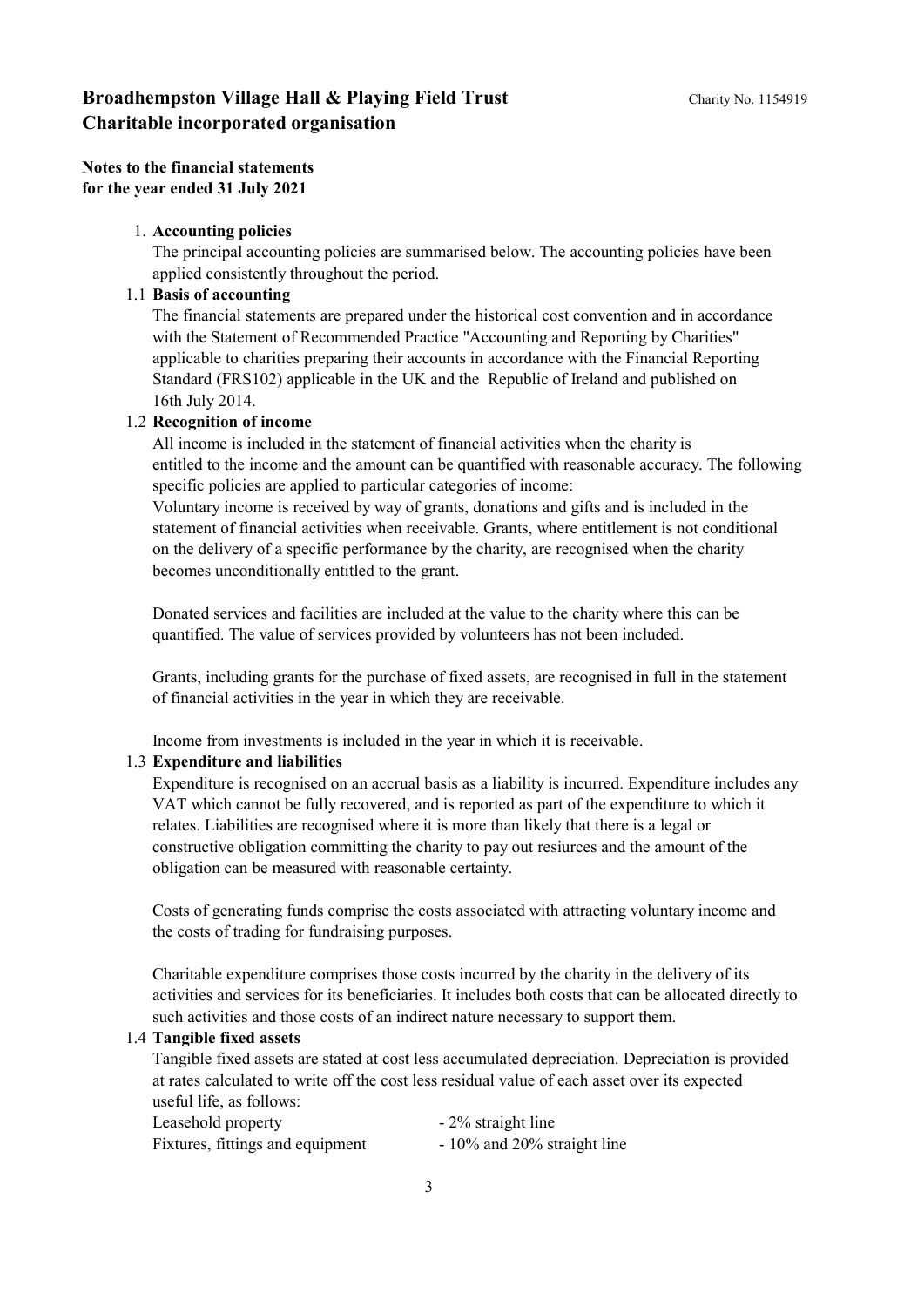**Notes to the financial statements for the year ended 31 July 2021**

**Note 2 Analysis of income**

**Donations and legacies**

|                                 | <b>Unrestricted</b><br>funds | <b>Restricted</b><br>funds | 2021<br><b>Total</b> | 2020<br><b>Total</b> |
|---------------------------------|------------------------------|----------------------------|----------------------|----------------------|
|                                 | £                            | £                          | £                    | £                    |
| Donations                       | 20                           |                            | 20                   | 780                  |
| Tax reclaimed from HMRC         |                              |                            | $\theta$             | $\theta$             |
| Grants receivable               | 17431                        | 1400                       | 18831                | 13229                |
|                                 | 17451                        | 1400                       | 18851                | 14009                |
| <b>Charitable activities</b>    |                              |                            |                      |                      |
| Playing field and tennis courts |                              | 1624                       | 1624                 | 1182                 |
| Village hall hire               | 8603                         |                            | 8603                 | 13042                |
| Other                           |                              |                            | $\boldsymbol{0}$     | $\boldsymbol{0}$     |
|                                 | 8603                         | 1624                       | 10227                | 14224                |
| Other trading activities        |                              |                            |                      |                      |
| Fund raising events             |                              |                            | $\boldsymbol{0}$     | $\mathbf{0}$         |
| Feed in tariff                  | 3546                         |                            | 3546                 | 3496                 |
|                                 | 3546                         | $\boldsymbol{0}$           | 3546                 | 3496                 |
| <b>Other</b>                    |                              |                            |                      |                      |
| Bank interest received          | 4                            | $\boldsymbol{0}$           | $\overline{4}$       | 11                   |
| <b>TOTAL INCOME</b>             | 29604                        | 3024                       | 32628                | 31740                |
|                                 |                              |                            |                      |                      |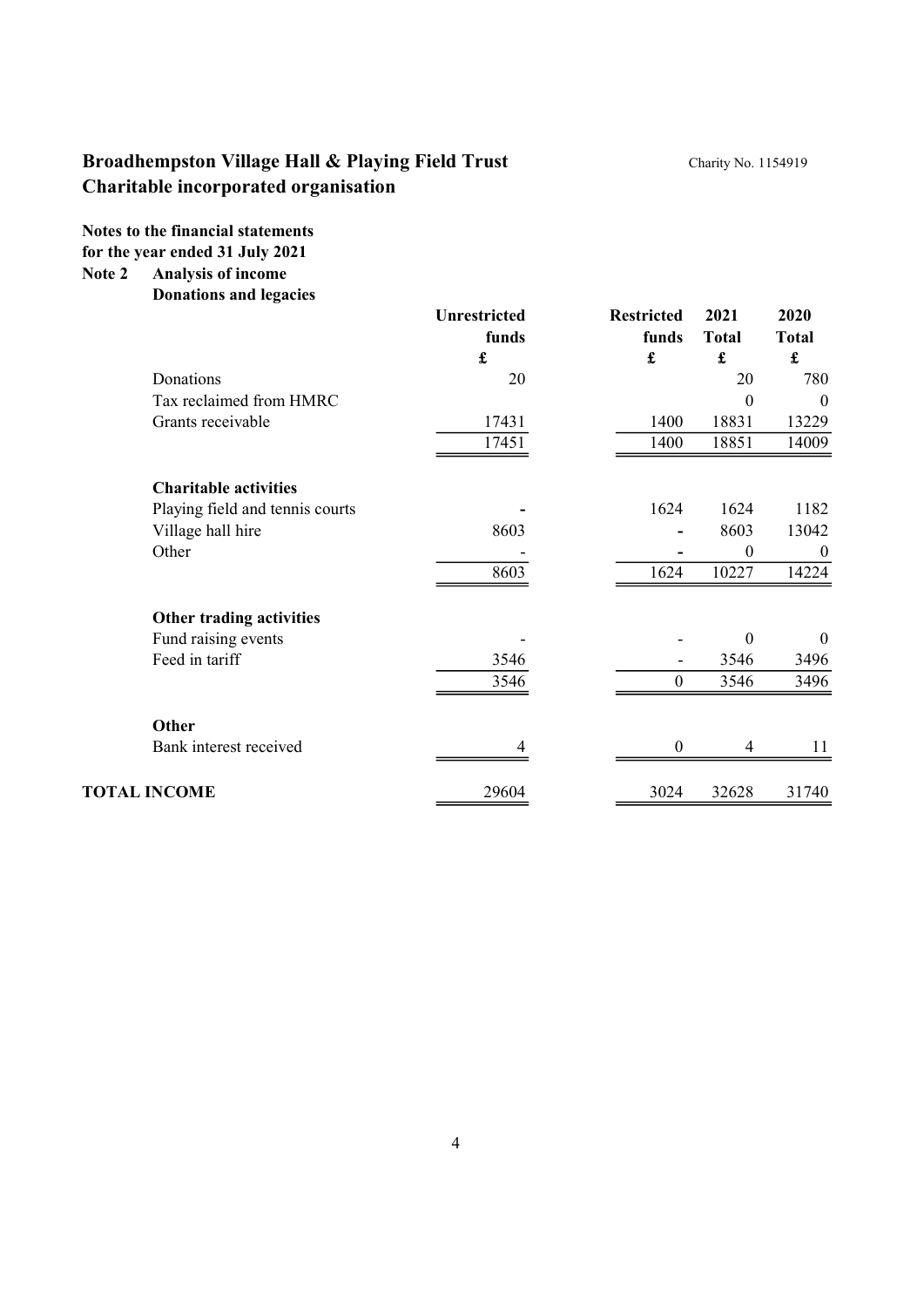**Notes to the financial statements for the year ended 31 July 2021**

#### **Note 3 Analysis of expenditure**

**Expenditure on raising funds**

|                                             | <b>Unrestricted</b> | <b>Restricted</b> | 2021             | 2020             |
|---------------------------------------------|---------------------|-------------------|------------------|------------------|
|                                             | funds               | funds             | <b>Total</b>     | <b>Total</b>     |
|                                             | £                   | £                 | £                |                  |
| Stageing fundraising events                 | $\boldsymbol{0}$    | $\boldsymbol{0}$  | $\boldsymbol{0}$ | $\boldsymbol{0}$ |
|                                             | $\theta$            | $\boldsymbol{0}$  | $\boldsymbol{0}$ | $\boldsymbol{0}$ |
| <b>Expenditure on charitable activities</b> |                     |                   |                  |                  |
| <b>Village hall running costs</b>           |                     |                   |                  |                  |
| - Rates and water                           | 355                 |                   | 355              | 437              |
| - Insurance                                 | 2321                |                   | 2321             | 2574             |
| - Accountancy                               | 360                 |                   | 360              | 360              |
| - Light and heat                            | 2205                |                   | 2205             | 2006             |
| - Repairs                                   | 7250                |                   | 7250             | 7537             |
| - Cleaning                                  | 3736                |                   | 3736             | 3169             |
| - Depreciation                              | 1185                | 22261             | 23446            | 24056            |
| <b>Playing field running costs</b>          |                     |                   |                  |                  |
| - Water                                     |                     | 68                | 68               | 150              |
| - Light and heat                            |                     | 132               | 132              | 219              |
| - Cleaning                                  |                     | 101               | 101              |                  |
| - Car park, dog bins and tree removal       |                     | 1493              | 1493             | 864              |
| - Pavilion repairs and refurbishment        |                     | 167               | 167              | 3327             |
| - Grass cutting and maintenance             |                     | 600               | 600              | 600              |
| <b>Support costs</b>                        |                     |                   |                  |                  |
| Postage and stationery                      | 149                 |                   | 149              | 93               |
| Telephone and broadband                     | 305                 |                   | 305              | 315              |
| Subscriptions                               | 406                 |                   | 406              | 459              |
| Booking administration                      | 2228                |                   | 2228             | 2880             |
| Loan interest                               |                     |                   | $\theta$         | 156              |
|                                             | 20500               | 24822             | 45322            | 49202            |

### **4. Funds transferred from Village Hall Trust**

On the creation of the Charitable Incorporated Organistaion funds were transferred from the existing Village Hall Trust.

### **5. Trustee expenses**

During the period three trustees were reimbursed expenses of £1118 (2020 £1,650) relating to the general running expenses of the charity.

### **6. Staff costs**

The trust has no employees. The running of the trust and Village Hall and Playing Fields is undertaken by the trustees and volunteers for no remuneration.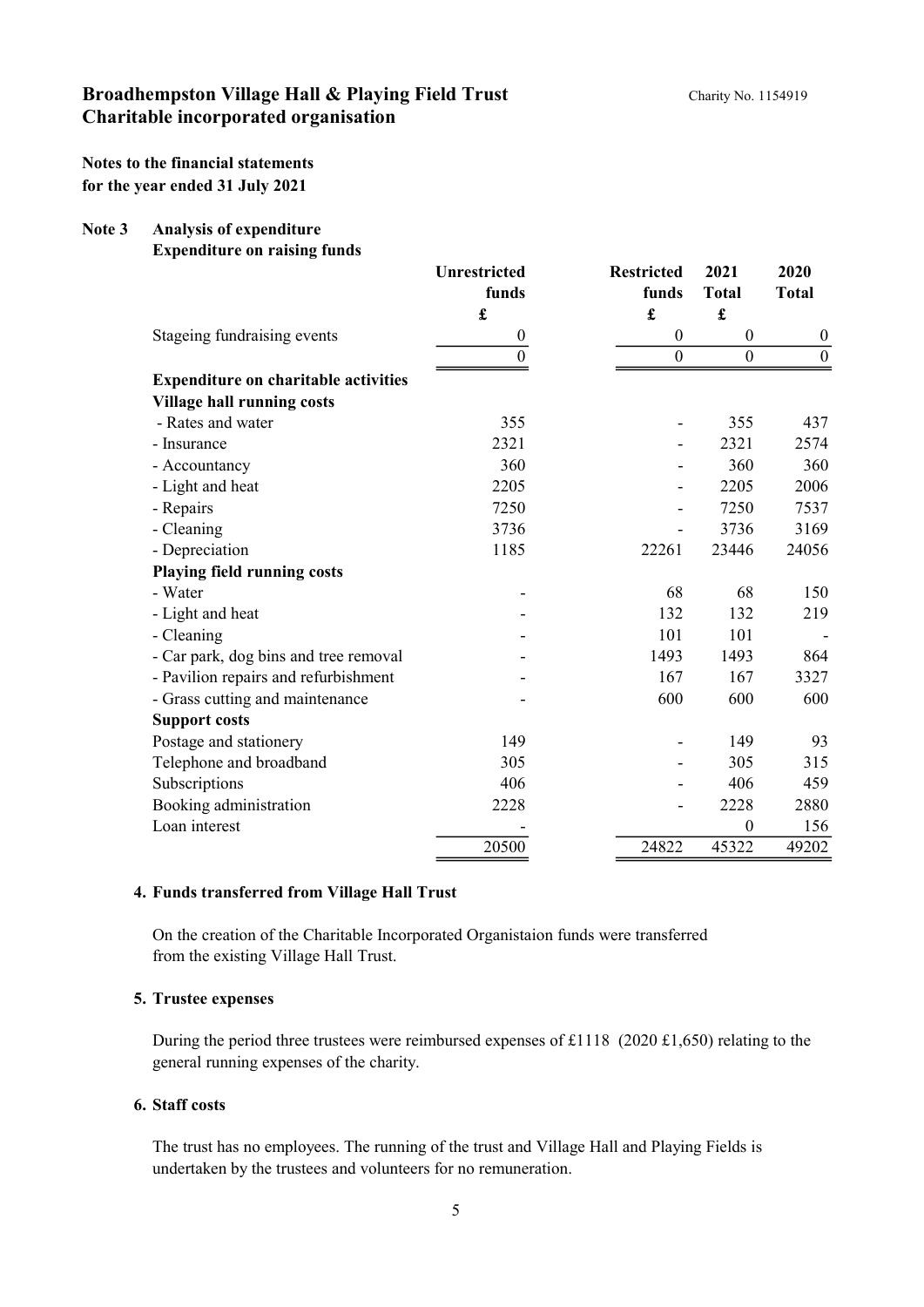**Notes to the financial statements for the year ended 31 July 2021**

### **7. Tangible fixed assets**

| o                      | Leasehold<br>property | Fixtures,<br>fittings $\&$<br>equipment | Total    |
|------------------------|-----------------------|-----------------------------------------|----------|
|                        | £                     | £                                       | £        |
| Cost                   |                       |                                         |          |
| At 1 August 2020       | 731755                | 82720                                   | 814475   |
| <b>Additions</b>       | 0                     |                                         | $\theta$ |
| At 31 July 2021        | 731755                | 82720                                   | 814475   |
| Depreciation           |                       |                                         |          |
| At 1 August 2020       | 72675                 | 44918                                   | 117593   |
| Charge for the period  | 14635                 | 8811                                    | 23446    |
| At 31 July 2021        | 87310                 | 53729                                   | 141039   |
| <b>Net Book Values</b> |                       |                                         |          |
| At 31 July 2021        | 644445                | 28991                                   | 673436   |
| At 31 July 2020        | 659080                | 37802                                   | 696882   |

### **8. Debtors**

| --------          | 2021 | 2020     |
|-------------------|------|----------|
| Grants receivable |      | $\theta$ |
| Prepayments       | 1763 | 1728     |
|                   | 1763 | 728      |

## **9. Creditors: Amounts falling due within one year**

|          | 2021 | 2020     |
|----------|------|----------|
|          | ىمە  |          |
| Accruals | 660  | 710      |
| Deposits | 300  | $\theta$ |
|          | 960  | 710      |

## **10 Analysis of net assets between funds**

|                               | <b>Unrestricted</b><br>funds<br>£ | <b>Restricted</b><br>funds<br>£ | 2021<br><b>Total</b><br>£ |
|-------------------------------|-----------------------------------|---------------------------------|---------------------------|
| Fund balances at 31 July 2021 |                                   |                                 |                           |
| Tangible fixed assets         | 500                               | 672936                          | 673436                    |
| Current assets                | 37419                             | 5587                            | 43006                     |
| Current liabilities           | (960)                             | 0                               | (960)                     |
|                               | 36959                             | 678523                          | 715482                    |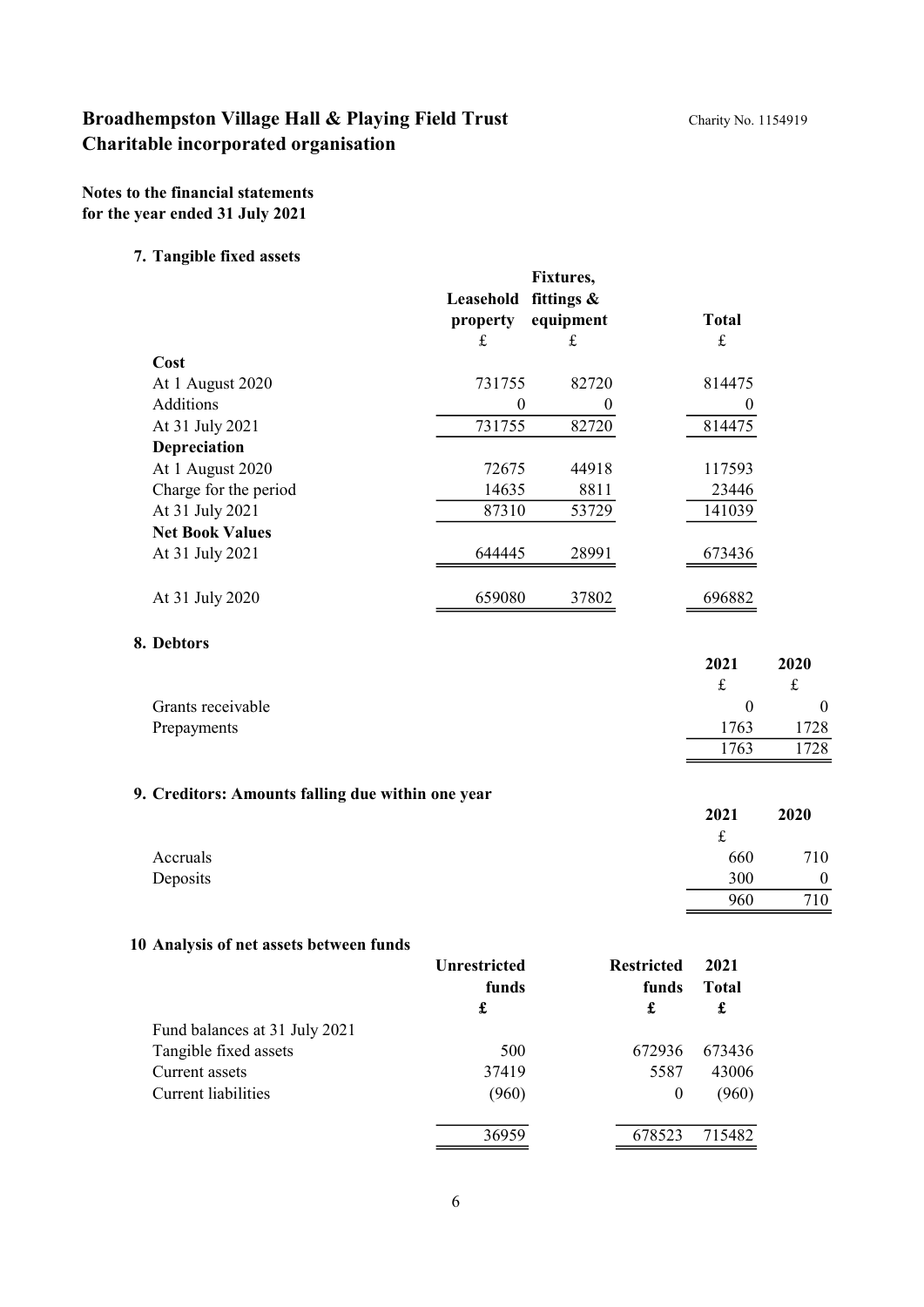**Notes to the financial statements for the period ended 31 July 2021**

| 11. Details of material funds held and movements during the current reporting period |         |       |                                                |   |   |         |
|--------------------------------------------------------------------------------------|---------|-------|------------------------------------------------|---|---|---------|
|                                                                                      | Fund    |       |                                                |   |   | Fund    |
|                                                                                      | balance |       |                                                |   |   | balance |
|                                                                                      | brought |       |                                                |   |   | carried |
|                                                                                      | forward |       | Income Expenditure Transfers Transfers forward |   |   |         |
|                                                                                      | £       |       |                                                |   |   | £       |
| Village Hall Fund                                                                    | 27182   | 29604 | (20500)                                        |   |   | 36286   |
| Playing Field Fund                                                                   | 673     | 3024  | (1961)                                         |   |   | 1736    |
| Headlands Project                                                                    | 2990    |       | (600)                                          |   |   | 2390    |
| Development fund                                                                     | 697331  |       | (22261)                                        |   |   | 675070  |
|                                                                                      | 728176  | 32628 | (45322)                                        | 0 | 0 | 715482  |